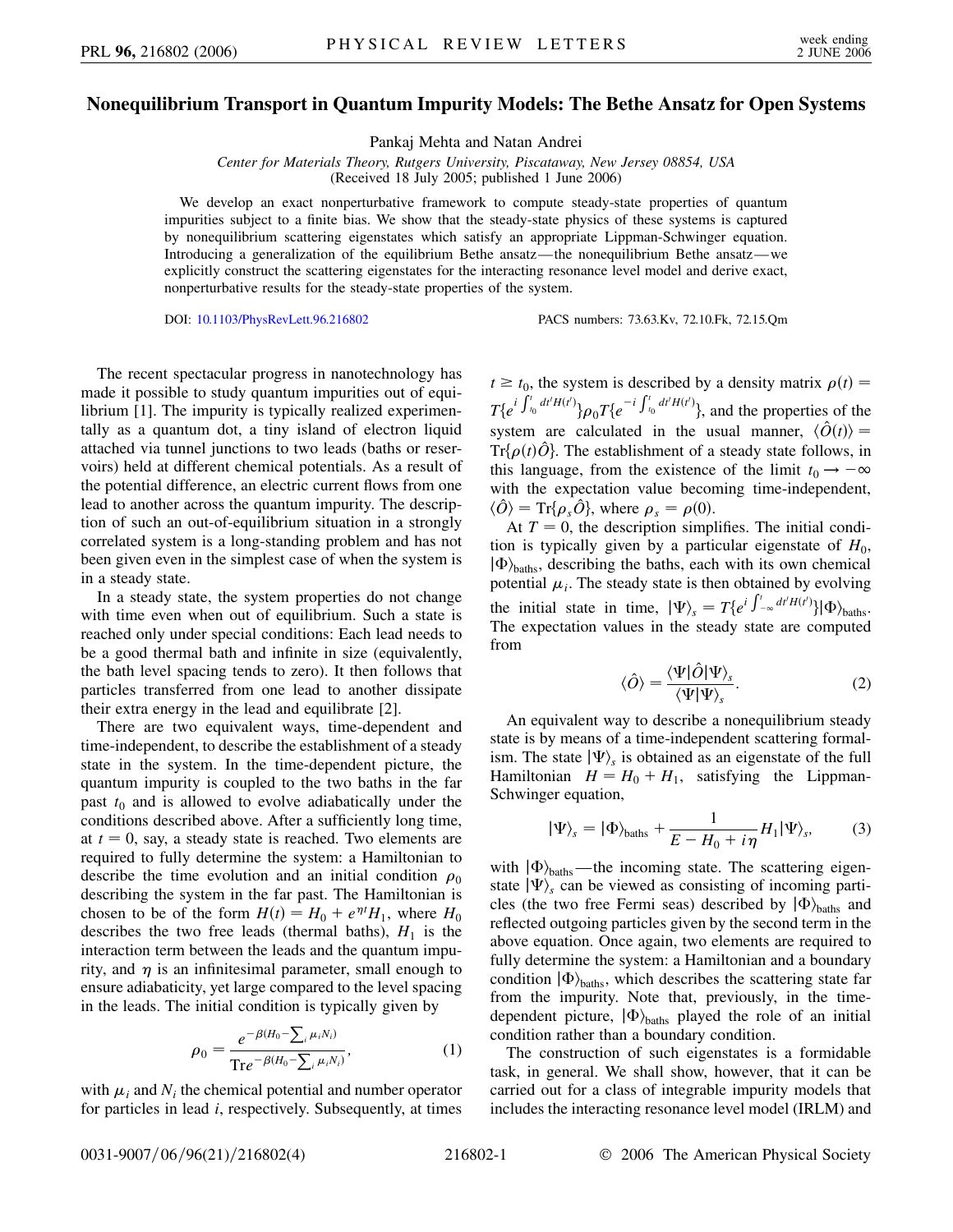the Kondo model. The Bethe-ansatz solution of these integrable models in equilibrium has led to a full understanding of their thermodynamic properties. It is based on solving the Hamiltonian of a closed system, typically with periodic boundary conditions. We shall present in this Letter a significant generalization of the Bethe-ansatz approach to *open systems* with boundary conditions imposed by the leads. This approach, the nonequilibrium Bethe ansatz, allows us to construct the fully interacting multiparticle scattering eigenestates and compute nonequilibrium transport properties, extending Landauer's original approach [3]. We remark here that our approach differs significantly from the recent interesting work by Konik *et al.* [4], who also used integrability to compute transport. In contrast to their work, we model the leads as free Fermi seas rather than coupling the chemical potentials to dressed excitations.

We focus on the IRLM and defer treatment of other models to later publications. The IRLM  $H_{\text{IRL}} = \sum_{i=1,2,\vec{k}} \epsilon_k \psi^{\dagger}_{i\vec{k}} \psi_{i\vec{k}} + \epsilon_d d^{\dagger} d + \frac{i}{\sqrt{2}} \sum_{i=1,2,\vec{k}} (\psi^{\dagger}_{\vec{k}} d +$  $H.c.) + 2U \sum_{i=1,2,\vec{k},\vec{k}'} \psi_{i\vec{k}}^{\dagger} \psi_{i\vec{k}} d^{\dagger} d$  describes a resonant level  $\epsilon_d d^{\dagger}d$  coupled to two baths of spinless electrons via tunneling junctions with strength *t*. There is also a Coulomb interaction *U* between the level and the baths. The model is closely related to the anisotropic Kondo model [5], with the charge states  $n_d = 0$ , 1 playing the role of spin states and  $\epsilon_d$  playing the role of a local magnetic field.

Performing some standard manipulations for impurity models, expanding in angular modes around the impurity, keeping only the *s* modes, unfolding the model, and linearizing around the two Fermi points, we have

$$
H_{\text{IRL}} = -i \sum_{i=1,2} \int dx \psi_i^{\dagger}(x) \partial \psi_i(x) + \epsilon_d d^{\dagger} d
$$
  
+ 
$$
\frac{t}{\sqrt{2}} \left[ \sum_{i=1,2} \psi_i^{\dagger}(0) d + \text{H.c.} \right]
$$
  
+ 
$$
2U \sum_{i=1,2} \psi_i^{\dagger}(0) \psi_i(0) d^{\dagger} d.
$$
 (4)

The model thus obtained is a renormalizable field theory which requires introduction of a cutoff procedure to render it finite. The values of the bare parameters  $U$ ,  $\epsilon_d$ , t will be renormalized as the cutoff is removed to yield a physical theory. The renormalized theory captures the universal physics—where voltages and temperatures are small compared to the cutoff (bandwidth *D*). The chemical potentials for the leads are not included in the Hamiltonian. Instead, they enter as nonequilibrium boundary conditions specifying the scattering state far from the impurity.

We wish to calculate the expectation values in the steady state of the dot occupation  $\hat{n}_d = d^\dagger d$  and the current operator  $\hat{I} = \frac{i}{2}$  $\sum_{j=1,2}(-1)^{j}t/\sqrt{2}[\psi_{j}^{\dagger}(0)d - \text{H.c.}],$  the latter deduced from  $\hat{I} = \frac{1}{2} [(N_1 - N_2), H].$ 

To construct the scattering states, we use a new Betheansatz technique, which, unlike the traditional approach based on closed systems and periodic boundary conditions,

allows the determination of a state by boundary conditions imposed asymptotically. The many-body scattering state is built using single-particle scattering states that incorporate the boundary conditions. Introducing a symmetric/antisymmetric basis defined by  $\psi_{e/o}(x) = \frac{1}{\sqrt{2}} [\psi_1(x) \pm \psi_2(x)]$ , the Hamiltonian separates into even and odd parts:  $H_e$  =  $\frac{d}{dt}$  *i*  $\int d^2x \psi_e^{\dagger}(x) \partial \psi_e(x) + U \psi_e^{\dagger}(0) \psi_e(0) d^{\dagger}d + t [\psi_e^{\dagger}(0) d + t]$  $H.c.$  +  $\epsilon_d d^{\dagger}d$  and  $\int dx \psi_o^{\dagger}(x) \partial \psi_o(x) +$  $U\psi_o^{\dagger}(0)\psi_o(0)d^{\dagger}d$ . The boundary conditions, however, are imposed in the physical basis  $\psi_{1/2}$ , requiring appropriate combinations of both the even and odd sectors. The singleparticle eigenstates of the model are

$$
\int dx \{A[g_p(x)\psi_e^{\dagger}(x) + e_p d^{\dagger}\} + Bh_p(x)\psi_o^{\dagger}(x)\} |0\rangle, \quad (5)
$$

with  $|0\rangle$  the empty vacuum and *A* and *B* arbitrary constants chosen to satisfy the nonequilibrium boundary conditions. We are interested in two solutions, labeled  $\pm$ , to the Schrödinger equation for these eigenstates,

$$
g_p(x) = \frac{2e^{ipx}}{1 + e^{i\delta_p}} [\theta(-x) + e^{i\delta_p} \theta(x)], \quad [g_p(0) = 1],
$$
  
\n
$$
h_p^{\pm}(x) = \frac{2e^{ipx}}{1 + e^{i\delta_p}}, \quad x \neq 0,
$$
  
\n
$$
h_p^{\pm}(0) = \pm (p - \epsilon_d)(e_p/t)e^{ipx} = \pm g_p(0)e^{ipx}, \quad x = 0,
$$
  
\n(6)

with  $e_p = t g_p(0)/(p - \epsilon_d)$  and  $\delta_p = 2 \arctan[t^2/2(p \epsilon_d$ )]. Note that we take  $h_p(x)$  to be discontinuous at zero. This unorthodox choice of solution is allowed by the linear derivative. Theories with linear derivatives are implicitly many-body theories, and to calculate their physical observables one must first fill the Fermi sea from a lower cutoff  $(-D)$  to the Fermi energy, as we do below.

We construct two kinds of single-particle scattering states, namely, those with incoming particles from lead 1,  $|1p\rangle$ , and those with incoming particles from lead 2,  $|2p\rangle$ , with *p* the momentum of the incoming particle. Choosing  $A = B$  in Eq. (5), the amplitude for an incoming particle from lead 2 vanishes, and we get

$$
|1p\rangle = \int dx e^{ipx} \left[ \frac{2}{1 + e^{i\delta_p}} \{ [2\theta(-x) + (e^{i\delta_p} + 1)\theta(x)]\psi_1^{\dagger} + \left[ (e^{i\delta_p} - 1)\theta(x) \right] \psi_2^{\dagger} \} + \sqrt{2} e_p d^{\dagger} \delta(x) \right] |0\rangle.
$$

Conversely, choosing  $A = -B$ , the amplitude for an incoming particle from lead 1 vanishes and we get the state  $|2p\rangle$ , given by the above expression with  $\psi_1^{\dagger}(x)$  and  $\psi_2^{\dagger}(x)$ interchanged. It is convenient to introduce the operators  $\alpha_{1/2p}^{\dagger}(x) = g_p(x)\psi_e^{\dagger}(x) \pm h_p^{\dagger}(x)\psi_o^{\dagger}(x) + e_p\delta(x)d^{\dagger},$  in terms of which the scattering states are  $|1/2p\rangle$  =  $\int dx e^{ipx} \alpha^{\dagger}_{1/2p}(x)$  (0). The single-particle scattering eigenstates are depicted in Fig. 1.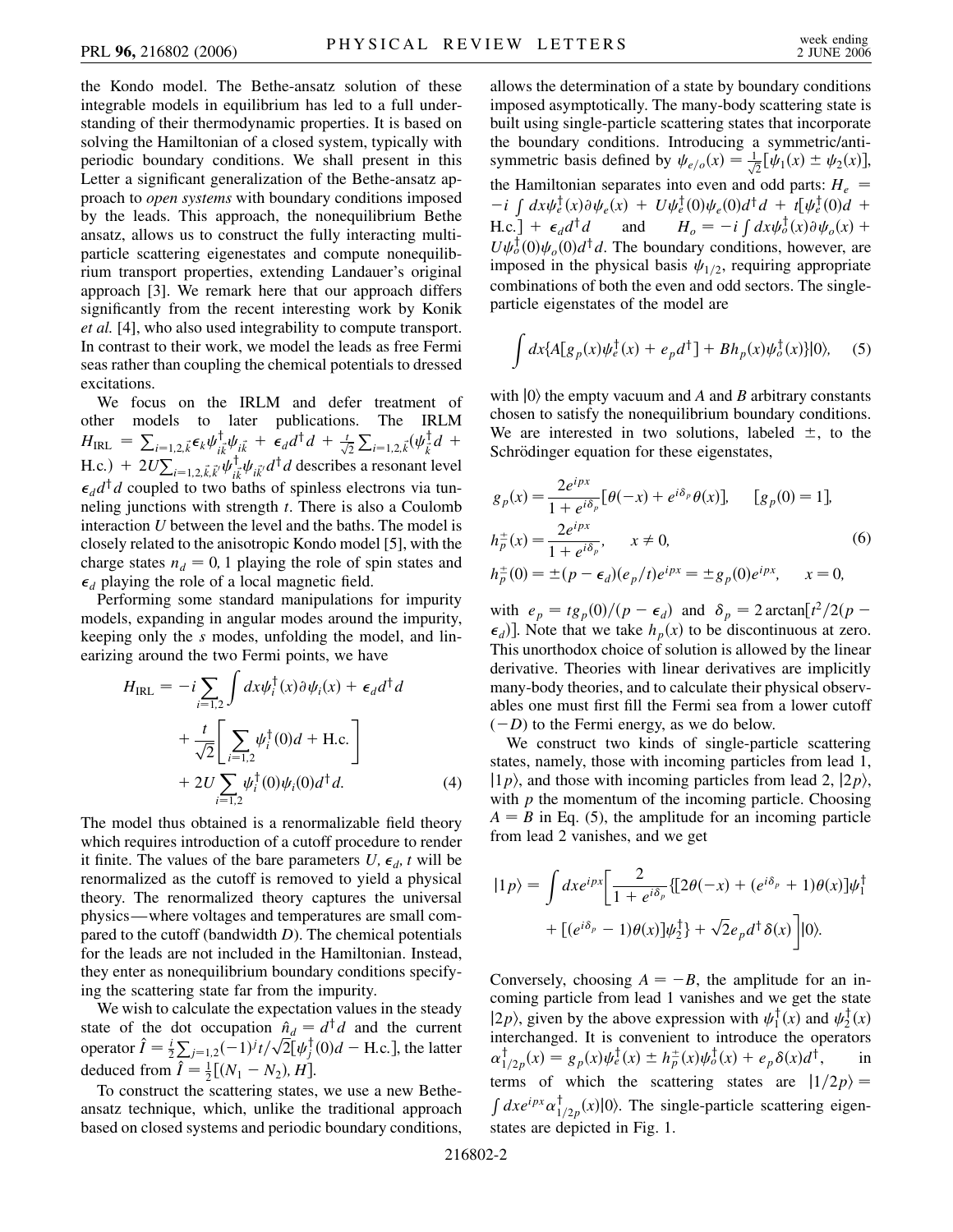



FIG. 1 (color online). There are two types of single-particle scattering states. In a type 1 scattering state, an incoming electron in lead 1 is scattered by the impurity and can hop onto either lead 1 or lead 2.

The two-particle eigenfunction is of the form

$$
\int [A g(x_1, x_2) \psi_e^{\dagger}(x_1) \psi_e^{\dagger}(x_2) + Ch(x_1, x_2) \psi_o^{\dagger}(x_1) \psi_o^{\dagger}(x_2) + B j(x_1, x_2) \psi_e^{\dagger}(x_1) \psi_o^{\dagger}(x_2) + A e(x) \psi_e^{\dagger}(x) d^{\dagger} + B f(x) \psi_0^{\dagger}(x) d^{\dagger} ] |0\rangle,
$$

where

$$
2g(x_1, x_2) = g_p(x_1)g_k(x_2)Z(x_1 - x_2) - (1 \leftrightarrow 2),
$$
  
\n
$$
2h(x_1, x_2) = h_p(x_1)h_k(x_2)Z(x_1 - x_2) - (1 \leftrightarrow 2),
$$
  
\n
$$
j^{ab}(x_1, x_2) = g_p(x_1)h_k(x_2)Z(x_1 - x_2)
$$
  
\n
$$
+ (-1)^{ab}g_k(x_1)h_p^b(x_2)Z(x_2 - x_1),
$$
\n(7)

with *a*,  $b = \pm$ ,  $g_p(x)$  and  $h_p^{a/b}(x)$  being the single-particle eignefunctions Eq. (6), and  $Z(x_1 - x_2) = e^{i\varphi(p,k)sgn(x_1 - x_2)}$ , with:  $e^{2i\varphi(p,k)} = (i + \{(U/2)[(p-k)/(k+p-2\epsilon_d)]\})/$  $(i - \{(U/2) [p - k)/(k + p - 2\epsilon_d)]\}$ . The constants *A*, *B*, and *C* are determined by the nonequilibrium boundary conditions. In this solution, we made use of freedom afforded by the linear dispersion to choose the two-particle *S* matrix between all electrons to be the same. This allows us to easily generalize the construction to *N* particle wave functions yielding the fully interacting scattering state

$$
|\Psi\rangle_{s} = \int dx \Psi(x_{1} \cdots x_{N}) \prod_{u=1}^{N_{1}} \alpha_{1 p_{u}}^{\dagger}(x_{u})
$$

$$
\times \prod_{v=N_{1}+1}^{N_{1}+N_{2}} \alpha_{2 p_{v}}^{\dagger}(x_{v}) |0\rangle, \tag{8}
$$

$$
\Psi_{s}(x_{1} \cdots x_{N}) = e^{i \sum_{j} p_{j} x_{j}} e^{i \sum_{s < i} \varphi(p_{s}, p_{i}) \text{sgn}(x_{s} - x_{t})}.
$$

Recall that, for  $|\Psi\rangle_s$  to describe a nonequilibrium steady state, the incoming particles in the region  $\{x_i\} \leq 0$  must be described by  $|\Phi\rangle_{\text{baths}}$ . In the conventional Fock basis  $|\Phi\rangle_{\text{baths}}$  is given by  $\prod_{u=1}^{N_1} e^{i \sum_{u} \bar{p}_u x_u} \prod_{v=N_1+1}^{N_1+N_2} e^{i \sum_{v} \bar{p}_v x_v}$ , with the Fock momenta  $\{\bar{p}_i\}$  satisfying  $-D \le \bar{p}_u \le \mu_1$  and  $-D \leq \bar{p}_v \leq \mu_2$ . Notice, however, that in  $\Psi_s(x_1 \cdots x_N)$ there is a two-particle *S* matrix,  $S = e^{2i\varphi(p,k)}$ , between incoming particles in each lead though the particles are free electrons. The presence of this nontrivial *S* matrix forces a choice of a different, ''Bethe-ansatz,'' basis of eigenstates for the free Fermi seas in the leads, inherited from the interacting model when the coupling to the impurity is turned off. In order to impose the boundary condition in the Bethe-ansatz basis, the incoming particles

Bethe-ansatz momenta  $\{p_j\}$  in  $|\Psi\rangle_s$ , thus far undetermined, must be appropriately chosen. This is done below by solving ''free-field'' Bethe-ansatz equations.

The steady-state current and dot occupation in the nonequilibrium steady state is computed from Eq. (2) with *O*^ the appropriate operator and  $|\Psi\rangle_s$  given by Eq. (8). When computing this expectation value, one must first take the system size *L* to infinity (recall that no steady state can be reached otherwise). In this limit, scattering states of types 1 and 2 are orthogonal and we find (denoting  $\Delta = t^2/2$ )

$$
\langle I \rangle_{s} = \sum_{u=1}^{N_{1}} \frac{\Delta^{2}}{(p_{u} - \epsilon_{d})^{2} + \Delta^{2}} - \sum_{v=N_{1}+1}^{N_{1}+N_{2}} \frac{\Delta^{2}}{(p_{v} - \epsilon_{d})^{2} + \Delta^{2}},
$$

$$
\langle n_{d} \rangle_{s} = \sum_{u=1}^{N_{1}} \frac{\Delta}{(p_{u} - \epsilon_{d})^{2} + \Delta^{2}} + \sum_{v=N_{1}+1}^{N_{1}+N_{2}} \frac{\Delta}{(p_{v} - \epsilon_{d})^{2} + \Delta^{2}}.
$$

The apparent simplicity of these expressions may be misleading. The Bethe-ansatz structure of the wave functions transfers the complexity of the impurity interaction into the choice of Bethe-ansatz momenta  $\{p\}$  for the incoming electrons, imposed by the nonequilibrium boundary conditions and the *interactions*. In the thermodynamic limit, this amounts to the determination of the Bethe-ansatz momenta distribution in each lead  $\rho_i(p)$  ( $i = 1, 2$ ) through the solution of Bethe-ansatz equations arising from the presence of the nontrivial *S* matrix in (8). For  $T = 0$ , the distributions satisfy

$$
\rho_1(p) = \frac{1}{2\pi} \theta(k_o^1 - p) - \sum_{j=1,2} \int_{-\infty}^{k_o^j} \mathcal{K}(p, k) \rho_j(k) dk,
$$
  

$$
\rho_2(p) = \frac{1}{2\pi} \theta(k_o^2 - p) - \sum_{j=1,2} \int_{-\infty}^{k_o^j} \mathcal{K}(p, k) \rho_j(k) dk,
$$

with  $k_0^i$ ,  $i = 1, 2$ , upper bounds on the distributions of k, set by the chemical potentials  $\mu_i$  (we choose  $k_o^1 > k_o^2$ ),  $\mathcal{K}(p, k) = \frac{U}{\pi} (k - \epsilon_d) / \{(p + k - 2\epsilon_d)^2 + [(U^2/4) \times$  $(p - k)^2$ ]. The equations need be solved in the presence of a cutoff  $D, -D \leq k$ . Notice that the chemical potentials  $k_o^i$  come both in the limits of the integrals and in the driving terms  $\theta(k_o^i - p)$ . For  $T > 0$ , one needs to solve the corresponding finite temperature thermodynamic Bethe-ansatz (TBA) equations.

In terms of the distributions, the expressions for the current and the dot occupation become

$$
\langle I \rangle_s = \int dp [\rho_1(p) - \rho_2(p)] \frac{\Delta^2}{(p - \epsilon_d)^2 + \Delta^2},
$$
  

$$
\langle n_d \rangle_s = \int dp [\rho_1(p) + \rho_2(p)] \frac{\Delta}{(p - \epsilon_d)^2 + \Delta^2}.
$$
 (9)

For the noninteracting case,  $U = 0$  implies  $K(p, k) = 0$ , and, hence,  $\rho_i(p) = \frac{1}{2\pi} \theta(k_o^i - p)$ —the product of the density of states  $\nu = 1/2\pi$  and the Fermi-Dirac function at  $T = 0$ . Thus, (9) reverts to the standard  $U = 0$  RL results [6]. In the  $U = \infty$  limit, these equations can be solved by a standard, if tedious, Wiener-Hopf method, yielding